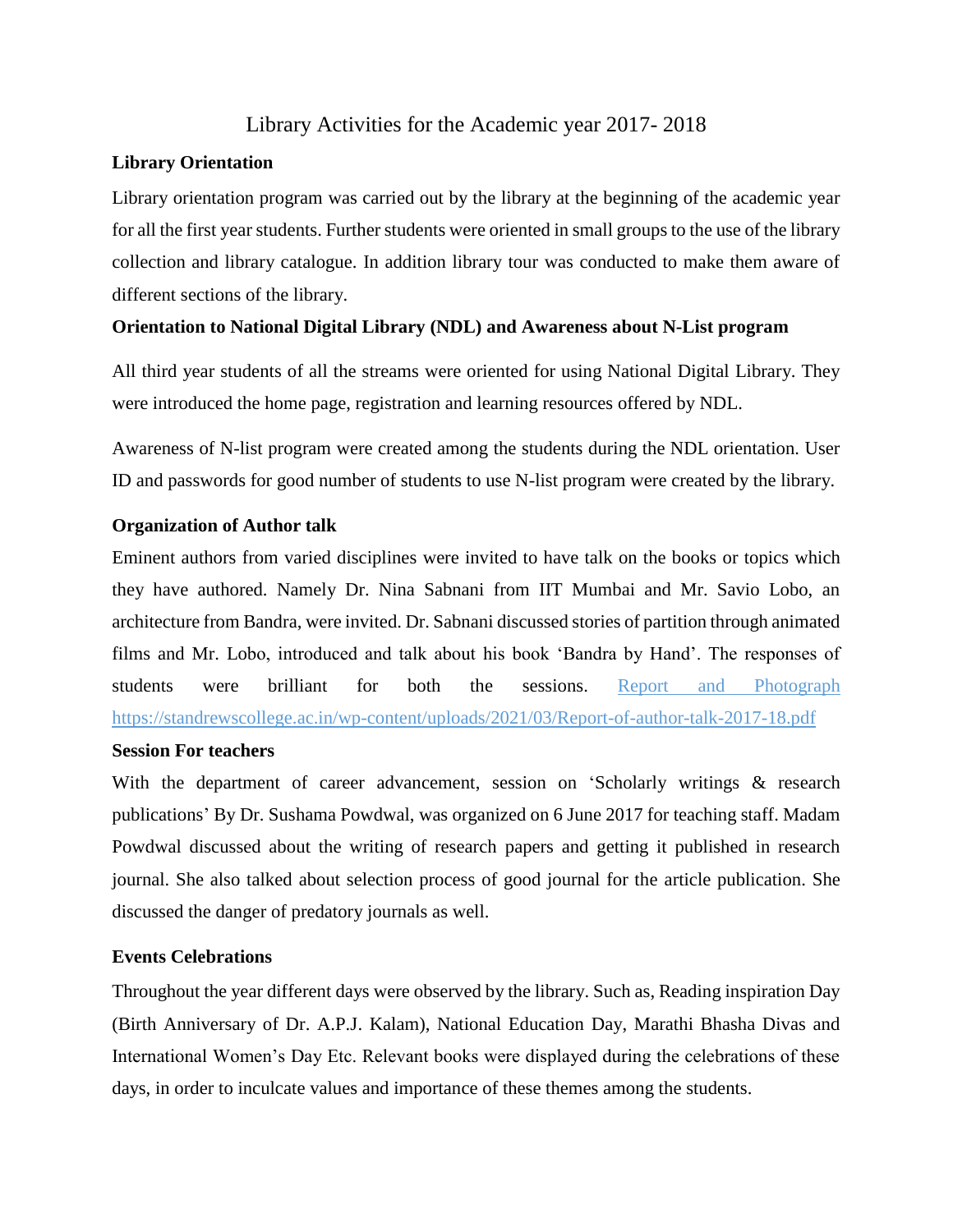# Marathi Bhasha Divas



### **Other Activities**

- In the academic year 2017- 2018, subscription of N-list- the project of INFLIBNET is continued by the college library.
- Memberships of American Library are sustained.
- Theme based book display was organized during the year in order to motivate students for reading.
- Institutional repository updated with the faculty publications.
- Designing of web page of the college journals was initiated: Andrean Research Journal, Ruminations: The Andrean Journal of Literature and Ethics and Society: An International Journal of religions and cultures for peace and Harmony of Cardinal Paul Poupard Foundation Chair of Inter-religious & Inter-cultural Dialogue
- **Library Best User Award** was given to five students of the college for their better performance in the library.

# **Library Collection**